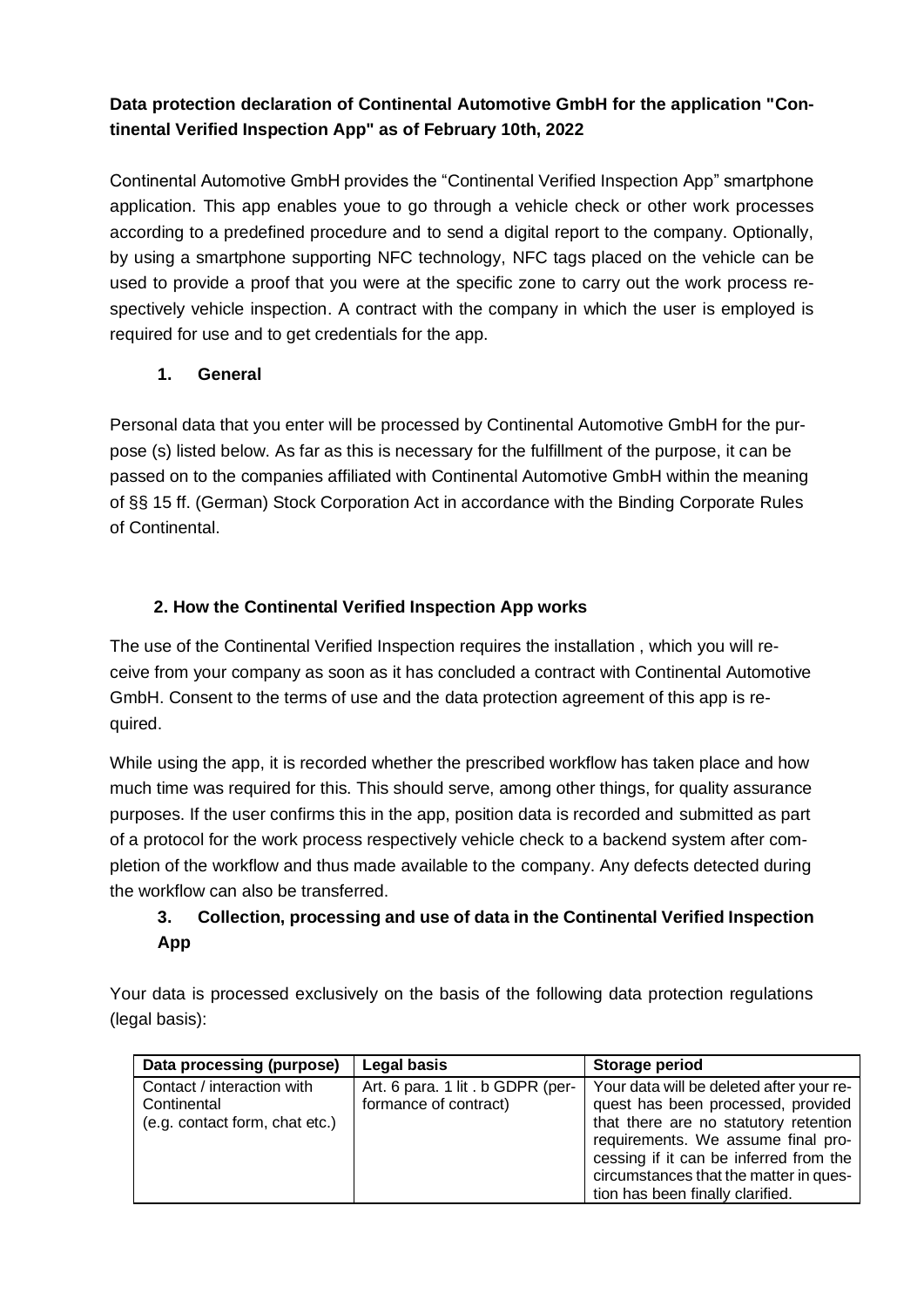To ensure the above-mentioned data processing, we transmit data to the following service providers (hereinafter referred to as SERVICE PROVIDERS ):

| Service provider  | <b>Address</b>                                                                                                                                                                                 |
|-------------------|------------------------------------------------------------------------------------------------------------------------------------------------------------------------------------------------|
| DataDog           | Analytics of service system performance in order to collect KPI<br>for system stability<br>New York Times Bldg, 620 8th Ave 45th Floor, New York, MA,<br>USA (Support & Availability Services) |
| Google Cloud      | Google Ireland Limited, Gordon House, Barrow Street, Dublin 4, Ireland (Pro-<br>vider of Cloud Services, e.g. Google Cloud Platform)                                                           |
| Auth <sub>0</sub> | Authentication service provider for creating login credentials to<br>the application                                                                                                           |
| Pendo             | Analytics tool for user behaviour analytics in order to improve<br>the user experience within services.                                                                                        |
| Google Analytics  | Analytics tool for user behaviour analytics in order to improve<br>the user experience within services.                                                                                        |

The SERVICE PROVIDER collects and processes your personal data on our behalf on the basis of an agreement on order data processing .

### **4. Rights of the data subject**

We would like to point out that as a data subject you have the following rights in connection with the processing of your personal data according to the EU General Data Protection Regulation (EU GDPR):

▪ Right of revocation of a given consent at any time according to Art. 7 Para. 3 EU GDPR

- Information rights according to Art. 13 and Art. 14 EU GDPR
- Right to information according to Art. 15 EU GDPR
- Right to correction according to Art. 16 EU GDPR
- Right to deletion according to Art. 17 EU GDPR
- Right to restriction of processing according to Art. 18 EU GDPR
- Data portability according to Art. 20 EU GDPR
- Right to object at any time according to Art. 21 EU GDPR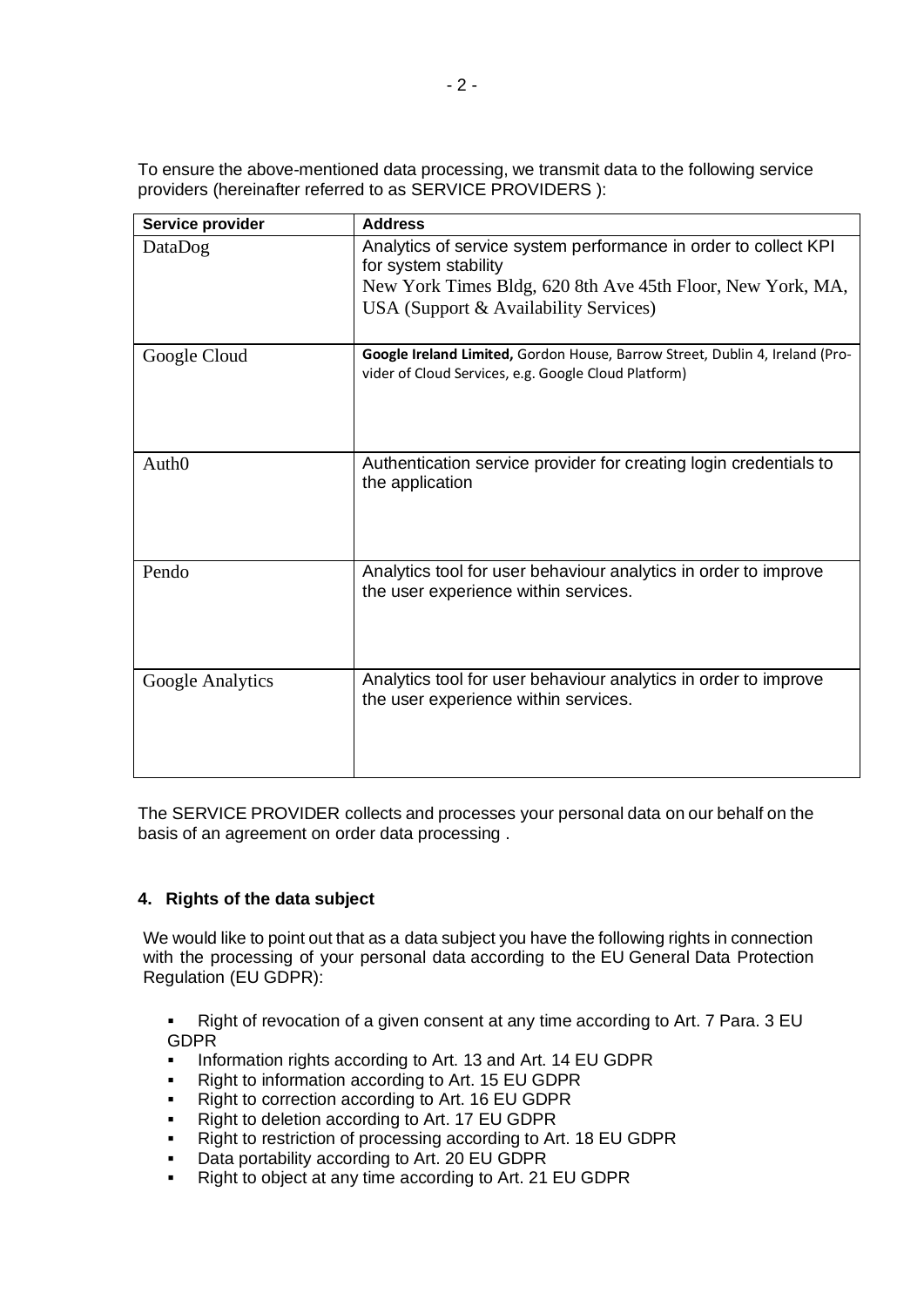Right to lodge a complaint with a supervisory authority according to Art. 77 EU GDPR

If there are compelling legitimate reasons for the processing that outweigh your interests, rights and freedoms, or which serve to assert, exercise or defend legal claims, the processing of personal data necessary for this can take place despite your objection or request for deletion .

Questions in this regard please contact our Privacy responsible:

#### Email: [dataprotection@conti.de](mailto:dataprotection@conti.de)

#### **Please send your revocation or requests regarding the exercise of the above rights in writing or by email to:**

Continental Automotive GmbH Vahrenwalder Str. 9 30165 Hannover, Germany Email: info@vdo.com

### **5. Protection of processed personal data**

Our company and our service provider Atos Information Technology GmbH use technical and organizational security measures to protect the personal data you have made available to us from manipulation, loss, destruction or access by unauthorized persons. The security measures are continuously improved and adapted according to the state of the art. Data disclosed in unencrypted form may possibly be viewed by third parties. We would therefore like to point out that with regard to data transmission over the Internet (e.g. when communicating by e-mail), no secure transmission is guaranteed. Sensitive data should therefore either not be transmitted at all or only via a secure connection (SSL).

### **6. Final provisions**

Continental reserves the right to change or add to this data protection declaration at any time with effect for the future, provided that the changes are reasonable for the user, taking into account the interests of Continental Verified Inspection App. This is especially the case if the changes are essentially not associated with any disadvantages for the user, e.g. when changing contact information, adding additional services or the like.

In any case, Continental will inform the user of a change to this data protection declaration with appropriate notice, but at least 14 days before the change is intended to take effect. The information is sent by e-mail to the e-mail address provided by the user when registering or via a pop-up window if prior registration has not been made.